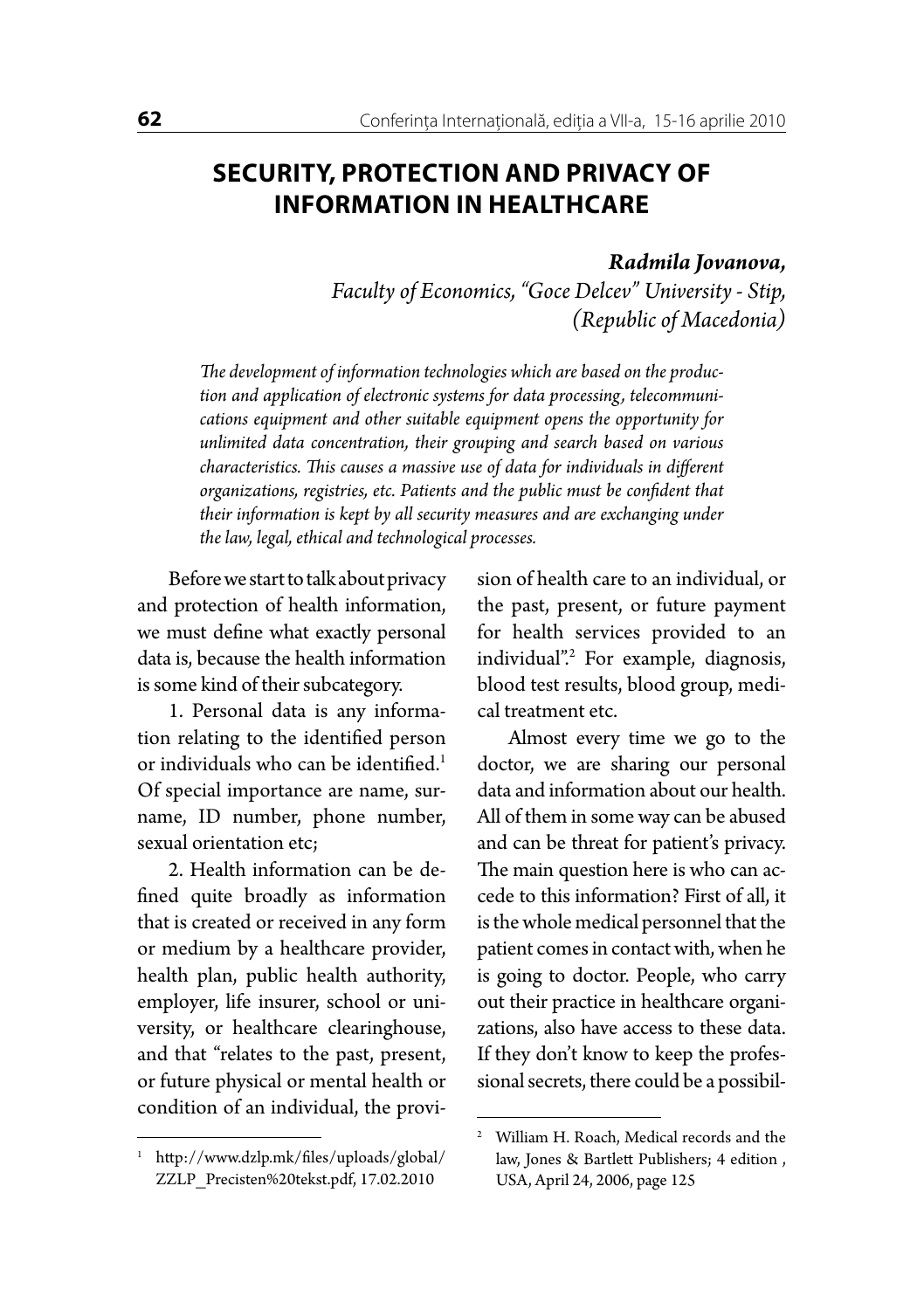ity to be undermined patient's privacy, reputation and honor. Privacy of health information can be defined as a professional obligation of doctors, nurse, non-medical researchers and other public health professionals. Privacy is right of any individual or institution to decide when and to what extent will share information about themselves and others. In any system of data protection must not neglect the human factor. It is important to know that non - medical employees must be motivated to adhere to the same principles of professional confidentiality which are required for healthcare employees.

Security of information is a result of various measures which contribute for information protection from unwanted things, such as modifications, deleting or loosening personnel and other data which are defining the patient. From one side, security is related to protection of the integrity of data, and from the other side, on serving privacy on the patient and the doctor.

For how long the information should be kept? 3

1. Personal data should not be kept longer than necessary to fulfill the purposes for which are collected;

2. In healthcare organizations, basic medical documentation is kept for 15 years from the last data entry;

3. Medical history of the disease is kept 15 years after the death of the patient.

Information security deals with the protection of information within a given domain. In this context it is usually expanded into tree different directions:4

- Confidentiality assurance that particular information is accessible (read, write or execute) by authorized personal only
- Integrity assurance that during processing no unauthorized changes of information are possible.
- • Availability assurance that information can be used at will.

Issues which are related on the organizational measures and rules for data protection include:

- 1. Format and authority of a special organization which are entrusted to implement the law and the other measures for data protection.
- 2. Technical standards for handling with the computer center and using of programming techniques in the operating systems.
- 3. Taking precautions relating to computer equipment.
- 4. Training of the persons who will processing the data and more.

<sup>3</sup> http://dzlp.mk/FILES/1164/PUBLIC/ CONTENT/4282378027296612126011 011481 FILES/Preporaki% 20za%20graganite% 20zdravstvo.pdf, 17.02.2010

<sup>4</sup> http://books.google.com/books?id=Z6 azHX3wJKUC&pg=PA50&dq=securit y+of+health+information&cd=1#v=on epage&q=security%20of%20health%20 information&f=false,17.02.2010